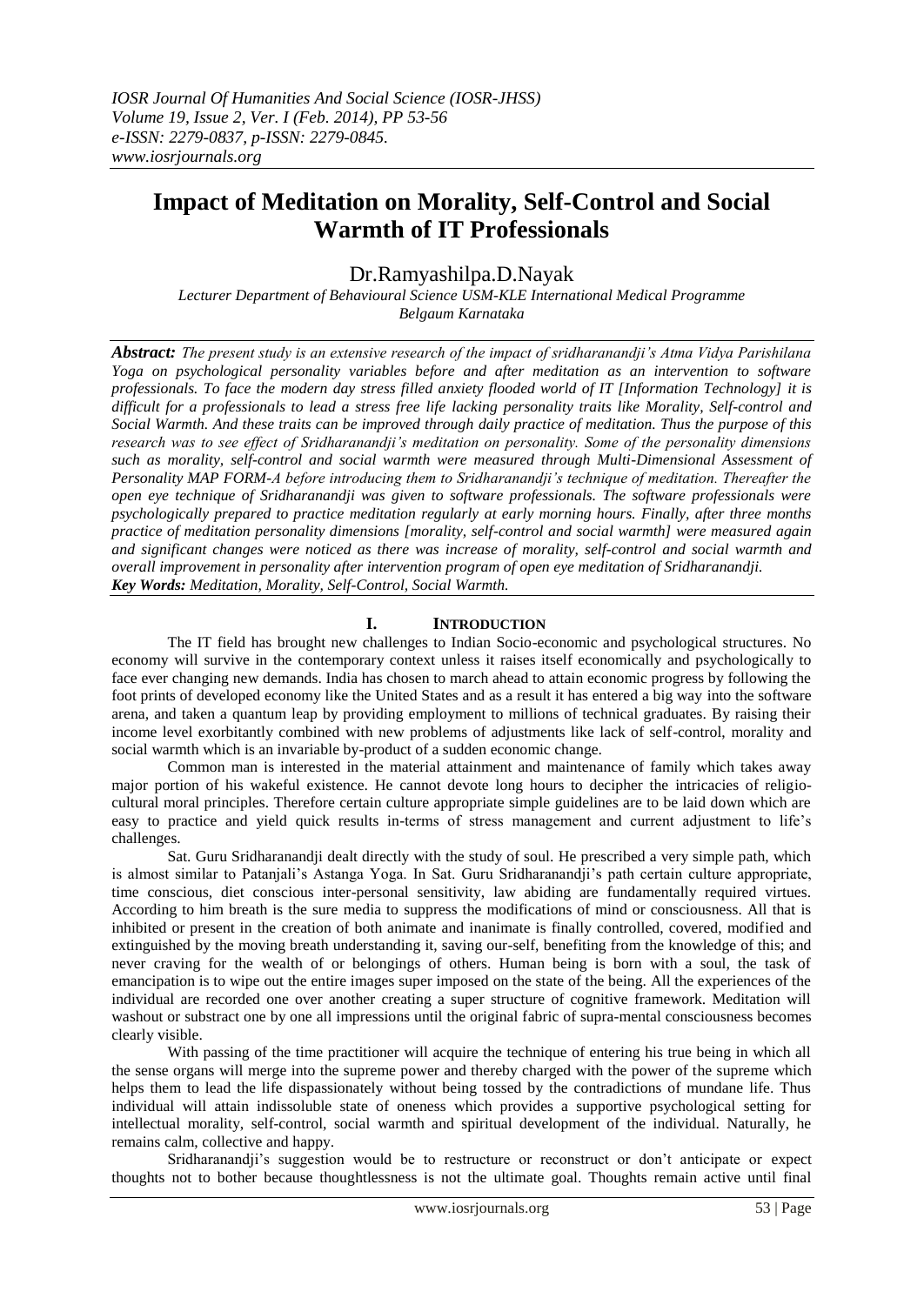merger. If one don't expect that, thoughts do not bother, when they appear just observing them without trying to evaluate the thoughts. Unevaluated thoughts disappear and cannot reappear. In this way the appearance of thoughts backed by motivation operative on choice and context will gradually reach a point of no return. Through such practice self-control will significantly improve.

Sridahranandji stresses the need for waiting without any terminal point 'End' beings at point of the mundane. As Patanjali proclaims total surrender 'Ishwarasannidhana' or final surrender. Nobody knows where one ends. The ocean of peace dormant inside the abysmal depth of the being will charge the individual novel, self-controlled, well morel led, socially warm, dilative insightful, creative and he will notice by his 'Anthahkarana' or the third eye a delicate thread of all pervasive witness binding all the souls on the planet. Psycho-physically a common man can drive lot of benefits from this method of meditation because a 15-20 minutes meditation during the early morning hours will redeem the individual of all toxins present in the body providing him a balanced state schism free state of consciousness.

Rosaen C, Benn R. (2006) studied the themes described by students resulting from meditation included the following: (1) an increasing state of restful alertness; (2) improvement in skills indicative of emotional intelligence (self-control, self-reflection/awareness, and flexibility in emotional response); and (3) improvement in academic performance. The state of restful alertness induced by meditation appeared central to facilitating growth in social-emotional capacities, academic performance, and flexibility in emotional response. The inner state of restful alertness provided students with greater capacity to expand their ways of looking inwardly at themselves and their relationships with others (emotional intelligence) as well as focusing their attention on controlling their behavior and keeping on task in school. Students described beneficial effects of TM: an increased state of restful alertness and greater capacity for self-reflection, self-control, and flexibility as well as improved academic performance. The state of restful alertness induced by meditation may facilitate the growth of social-emotional capacities necessary for regulating the emotional labiality and interpersonal stress of adolescence. Future empirical validation is needed to analyze systematically the impact of this practice on students' social-emotional and cognitive development and to determine whether its practice can serve as a protective function for helping students successfully meet the challenges of adolescence.

Statistical meta-analysis of all available research (42 independent outcomes) indicated that the effect of Maharishi's Transcendental Meditation Programme on increasing self-actualization is much greater than that of other forms of meditation or relaxation. Self-actualization refers to realizing more of one's inner potential, expressed in every area of life: integration and stability of personality, self-regard, emotional maturity, capacity for warm interpersonal relationships, and adaptive response to challenges.

Subjects practicing the Transcendental Meditation Programme, measured once prior to beginning the technique and again two months later, showed significant positive improvements in personality traits, including spontaneity, self-regard, and self-acceptance, when compared to a matched control group.

Those practicing the Transcendental Meditation Programme, and those practicing the TM-Sidhi Programme, showed higher—more principled—levels of moral reasoning on a standardized test in comparison to those who had not yet learnt the Transcendental Meditation Programme.

The present study examined whether it is possible to improve personality qualities morality, selfcontrol and social warmth with meditation practice. It attempts to investigate whether meditation helps in improving morality, self-control and social warmth. I tried to see whether meditation practice has any impact on personality change. Also, it explored the degree of congruence of personality both before and after the practice of meditation.

## **II. METHODOLOGY**

#### **Aim:**

To develop the consciousness about the significance of sustaining a good personality and adopt certain personality characteristics such a self-control, morality and social warmth through the practice of open eye meditation technique of Sat.Guru. Sridahranandji

#### **Purpose:**

To enhance and strengthen the personality among the IT professionals and bring about strong characteristic changes in self-control, morality and social warmth through the practice of unique open eye Meditation Technique of Sat.Guru. Sridahranandji

#### **Objectives:**

 To find out the level of self-control, morality and social warmth before and after the practice of open eye meditation technique.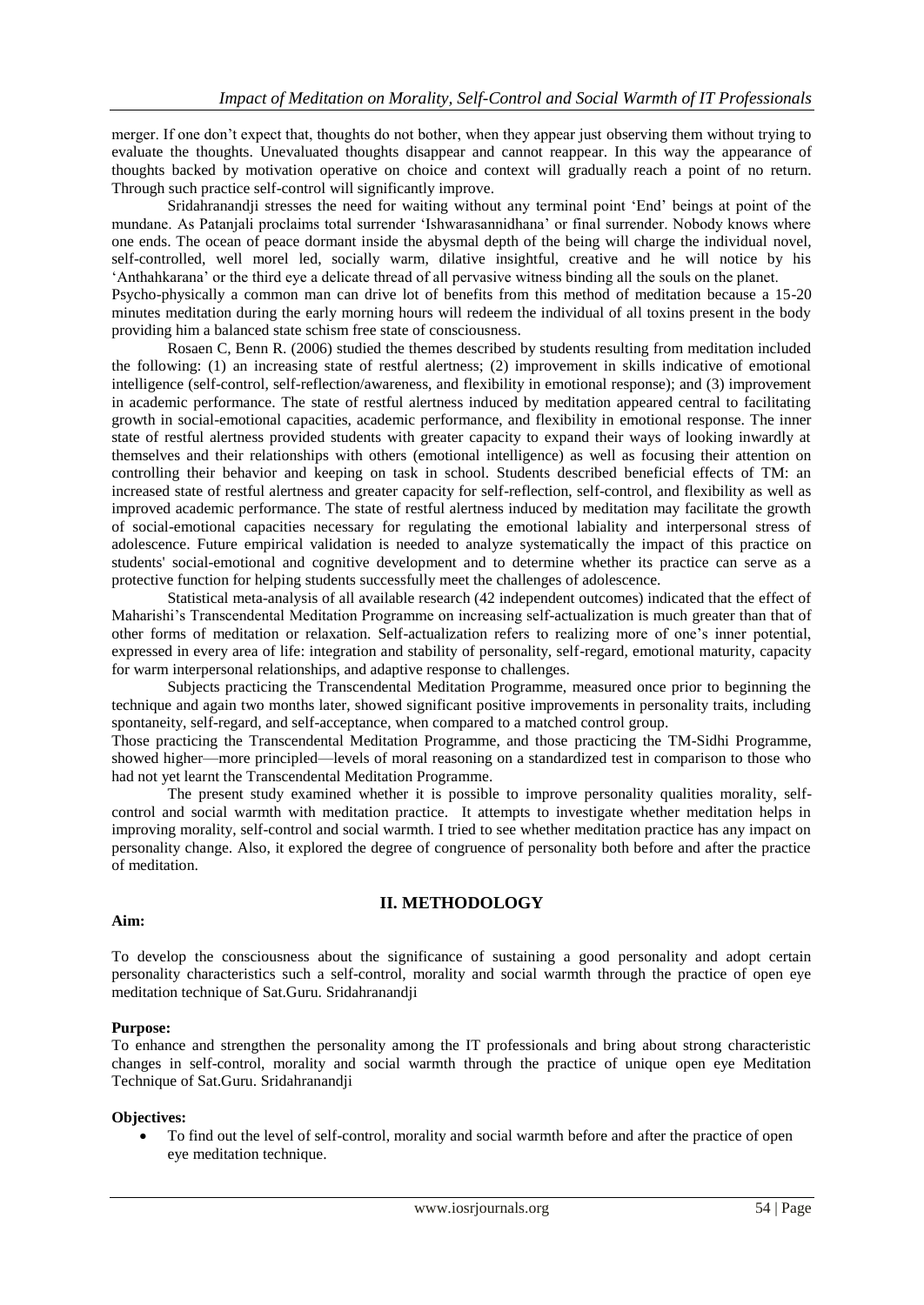To see the impact of meditation on personality characteristics such as self-control, morality and social warmth.

#### **Hypothesis:**

 Practice of meditation has significant effect on improving personality characteristics such as selfcontrol, morality and social warmth.

#### **Sample:**

The study was carried out on one group of software professionals who do not practice any kind of yoga or meditation. The group consisted of 108 subjects (54 men and 54 female) in the age range of (24-45 years). They were randomly selected from the Bangalore IT companies of Karnataka state.

All the participants were administered personality test [Multi- Dimensional Assessment of Personality MAP Form-A] before they were thought to practice Sridhranandji's meditation technique. Then after the participants were introduced to meditation and they practiced regularly for 15-20 minutes. After the practice of meditation for three months again the same personality test was carried out.

#### **Assessment Tool**

**MAP- From-A [Multi-Dimensional Assessment of Personality]** has 147 items, which cover twenty normal personality dimensions. For the present study three of the dimensions morality, self-control and social warmth ware chosen and each dimension consist of 7 items. Each item in the questionnaire has three choices from which the subject may select one answer.

#### **II. Results and Discussion:**

The obtained 'p' value for morality is .000 ( $p<$  001), self-control is .000 ( $p<$  001) and for social warmth it is .003 (p< 001) which show highly significant correlation. The correlation scores are positive and statistically significant after the practice of meditation. In other words in this study participants after meditation experienced greater congruence in personality than before the practice of meditation. Laurence Nixon researched on the Psychological Role of Meditation in Personality Change From the Perspective of the Theory of Positive Disintegration and in his study he says that the preconditions for meditation as well as the effects of the practice on the development of personality from the perspective of the theory of positive disintegration. According to him the effect of meditation is to facilitate the emergence of developmental dynamisms needed for personality growth.

Results indicate that after the meditation practice for three months significant differences were found in the software professionals. They scored high on morality, self-control and social warmth. Thus it may be said that practice of meditation appears to have some significant influence on morality, self-control and social warmth dimensions of personality. This may be further verified with larger samples and with long term practitioners of meditation before the relationship is confirmed. In the resent study it is also observed that software professionals after practicing meditation showed greater congruence of morality, self-control and social warmth than before the experience of meditation.

## **IV. CONCLUSION**

In conclusion the study result reveals the personality characteristics improve with the practice of meditation. The practice of meditation found fruitful in developing self-control, morality and social warmth which helps the IT professionals at busy work life and managing a good balance with the personality characteristics. It has been concluded that though the practice of meditation it improves and enhances the personality traits on the whole and helps the professionals to lead a well-balanced life.

#### **Significance of the Study**

As we see the research results clearly reveal that how meditation brings about changes in the morality, selfcontrol and social-warmth it important for us to carry out similar researches so that a broad awareness can be created regarding the significance of meditation and its impact of personality. To say in broad sense it's not only the IT professionals who face problems with personality but there are many other laymen who have an imbalanced personality. Hence it is important for us to create a cognizance regarding meditation and encourage more and more people to practice meditation and not only to improve personality but also to achieve physiological balance and free from stress and anxiety and many more other problems.